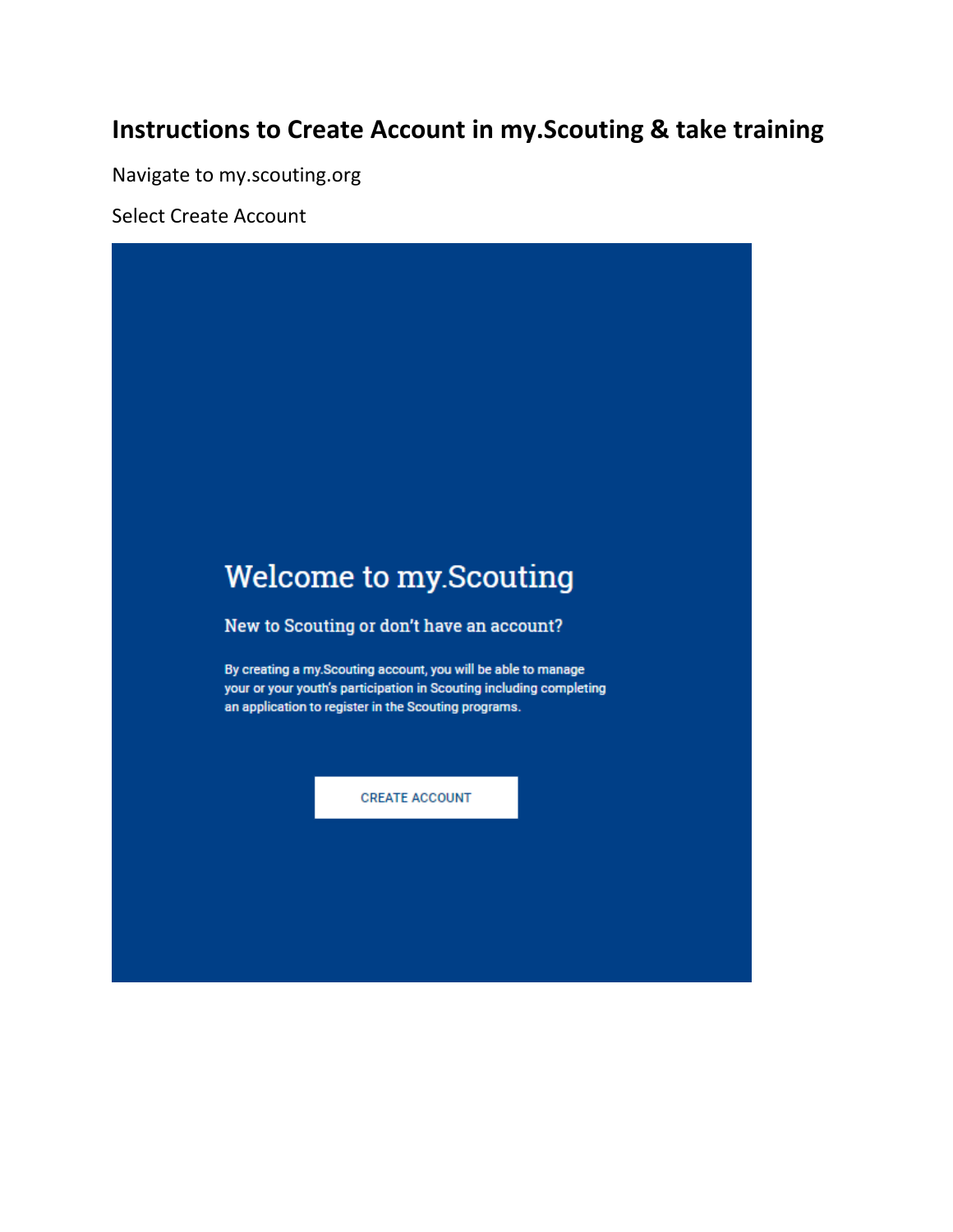## Enter your information and click Next

|                                          | <b>WELCOME</b>                                                                                                                                          |  |  |  |  |
|------------------------------------------|---------------------------------------------------------------------------------------------------------------------------------------------------------|--|--|--|--|
|                                          | You will be guided through the my. Scouting account creation process. You will receive a notification when you<br>have completed creating your account. |  |  |  |  |
| <b>YOUR INFORMATION</b>                  |                                                                                                                                                         |  |  |  |  |
| * First Name:                            | Jane<br>Ø                                                                                                                                               |  |  |  |  |
| * Last Name:                             | Tester<br>o.                                                                                                                                            |  |  |  |  |
| * Date of Birth ?:                       | 01/01/1980<br>Ø                                                                                                                                         |  |  |  |  |
| * ZIP Code:                              | 75038<br>Ø                                                                                                                                              |  |  |  |  |
| ○ Yes ● No<br>* Are you outside the US?: |                                                                                                                                                         |  |  |  |  |
|                                          |                                                                                                                                                         |  |  |  |  |
|                                          | <b>NEXT</b>                                                                                                                                             |  |  |  |  |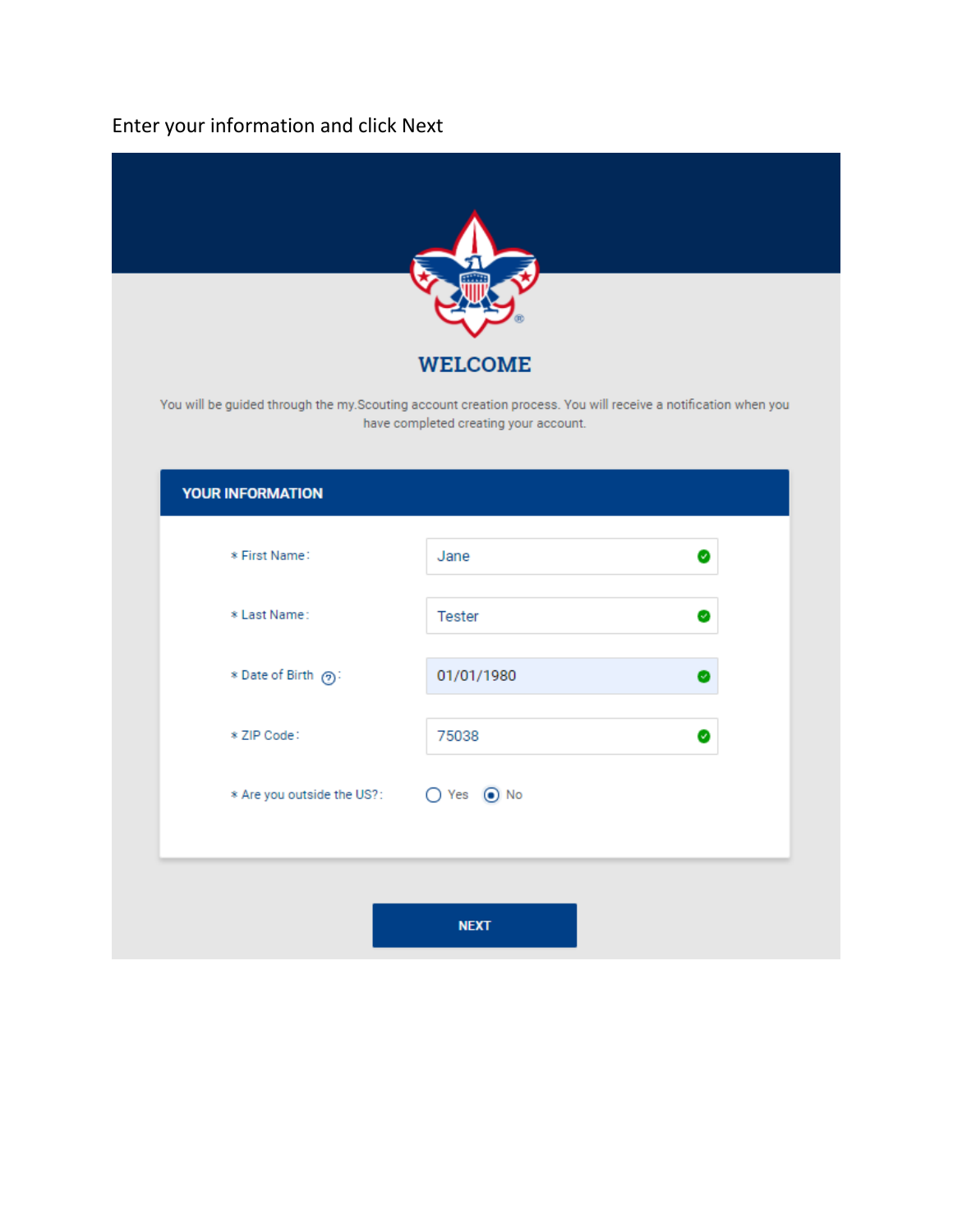The system will try to find a record for you and if one is found it will prompt you to use that information to create your account.

You will be asked to complete a Recapcha to insure you are a person rather than an automated process creating your account.



Click Verify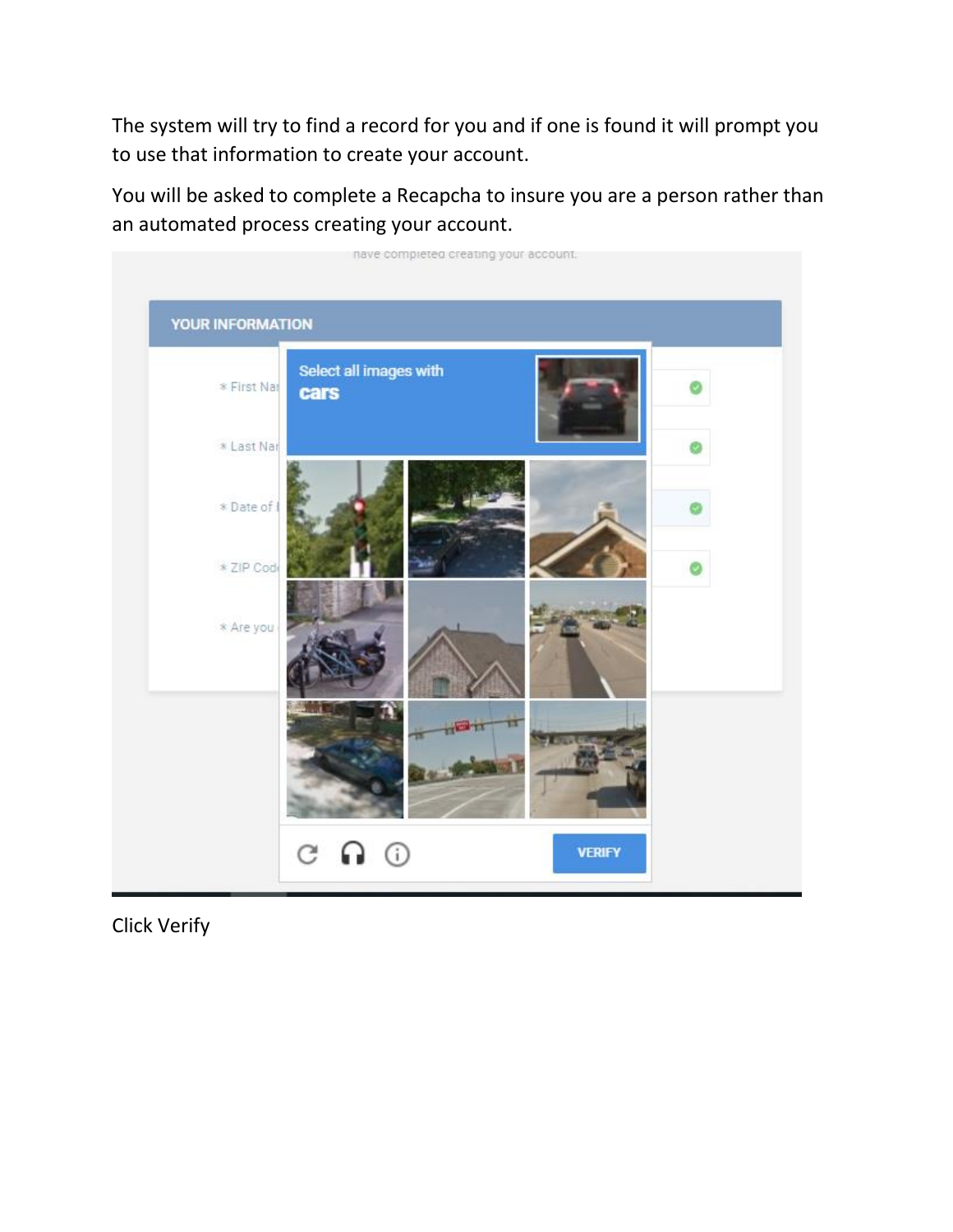You will proceed with entering your pertinent information, unless the record is found and then this information will be pre-populated.

| <b>CREATE YOUR ACCOUNT</b>   |                                  |  |  |  |  |  |
|------------------------------|----------------------------------|--|--|--|--|--|
| * Username:                  | TesterJane<br>€                  |  |  |  |  |  |
| * Email Address:             | ⊡ Janetester@scouting.org<br>€   |  |  |  |  |  |
| * Confirm Email:             | ⊡ Janetester@scouting.org<br>●   |  |  |  |  |  |
| * Phone Number               | J (972) 580-2000<br>▀▁<br>ext: O |  |  |  |  |  |
| * Country:                   | <b>USA</b><br>v                  |  |  |  |  |  |
| * Address Line 1:            | 1325 W Walnut Hill Ln<br>€       |  |  |  |  |  |
| Address Line 2:              | Address Line 2                   |  |  |  |  |  |
| * City:                      | Irving<br>◎                      |  |  |  |  |  |
| * State/Region:              | TX<br>$\sim$                     |  |  |  |  |  |
| * ZIP Code:                  | 75038-3008<br>Ø                  |  |  |  |  |  |
| ⊙ Female ( Male<br>* Gender: |                                  |  |  |  |  |  |
| * Password:                  | <br>$\bullet$                    |  |  |  |  |  |
| * Confirm Password:          | <br>Ø                            |  |  |  |  |  |
|                              |                                  |  |  |  |  |  |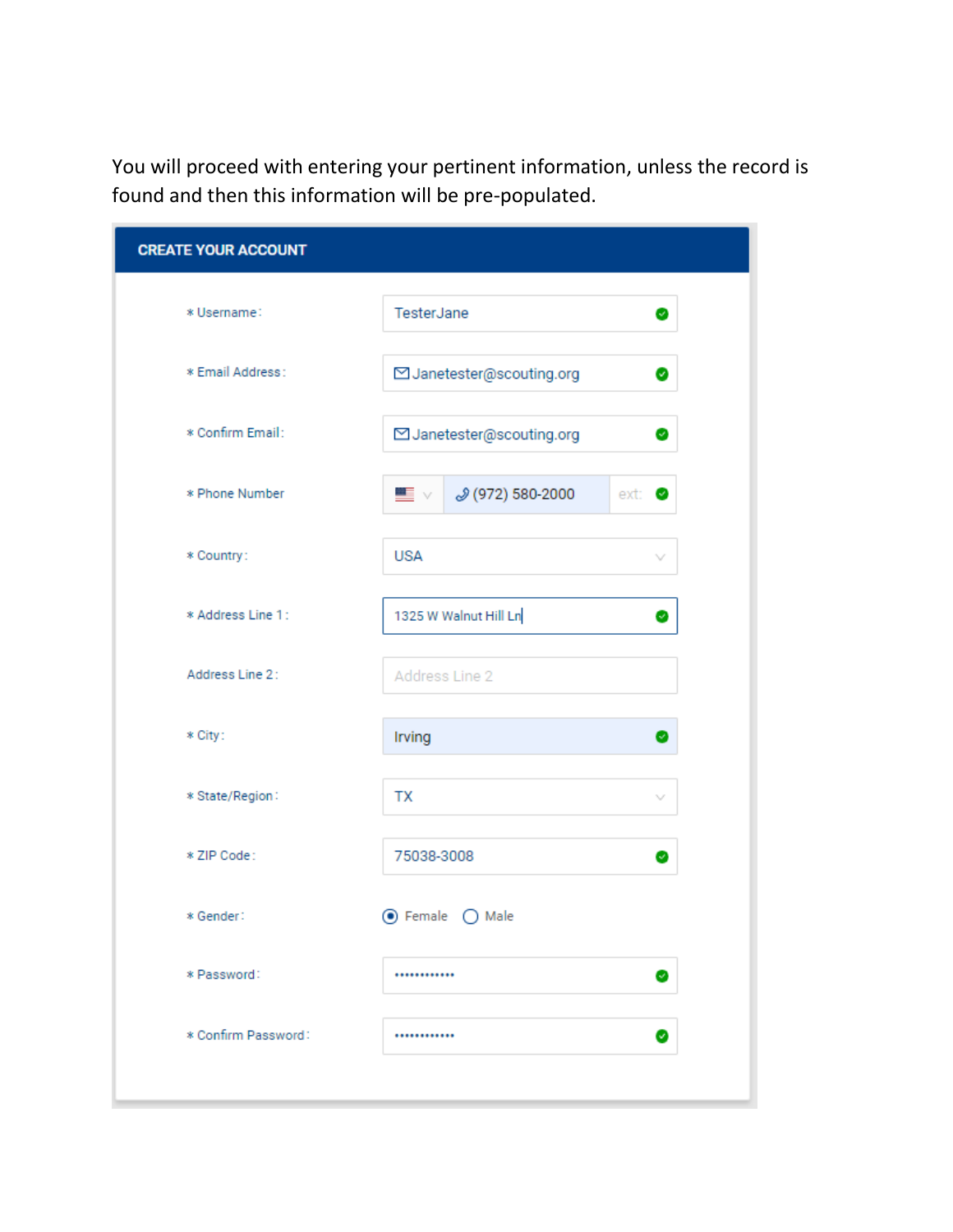Select your security questions, enter answers & click Create Account

| <b>CREATE YOUR ACCOUNT RECOVERY</b>                                    |
|------------------------------------------------------------------------|
| * Security Question 1:                                                 |
| What was your first job?                                               |
| * Answer Question 1:                                                   |
| store clerk<br>u                                                       |
| * Security Question 2:                                                 |
| What was the color and manufacturer of your first car?<br>$\checkmark$ |
| * Answer Question 2:                                                   |
| Green Chevy<br>Ø                                                       |
|                                                                        |
|                                                                        |
| <b>CREATE ACCOUNT</b>                                                  |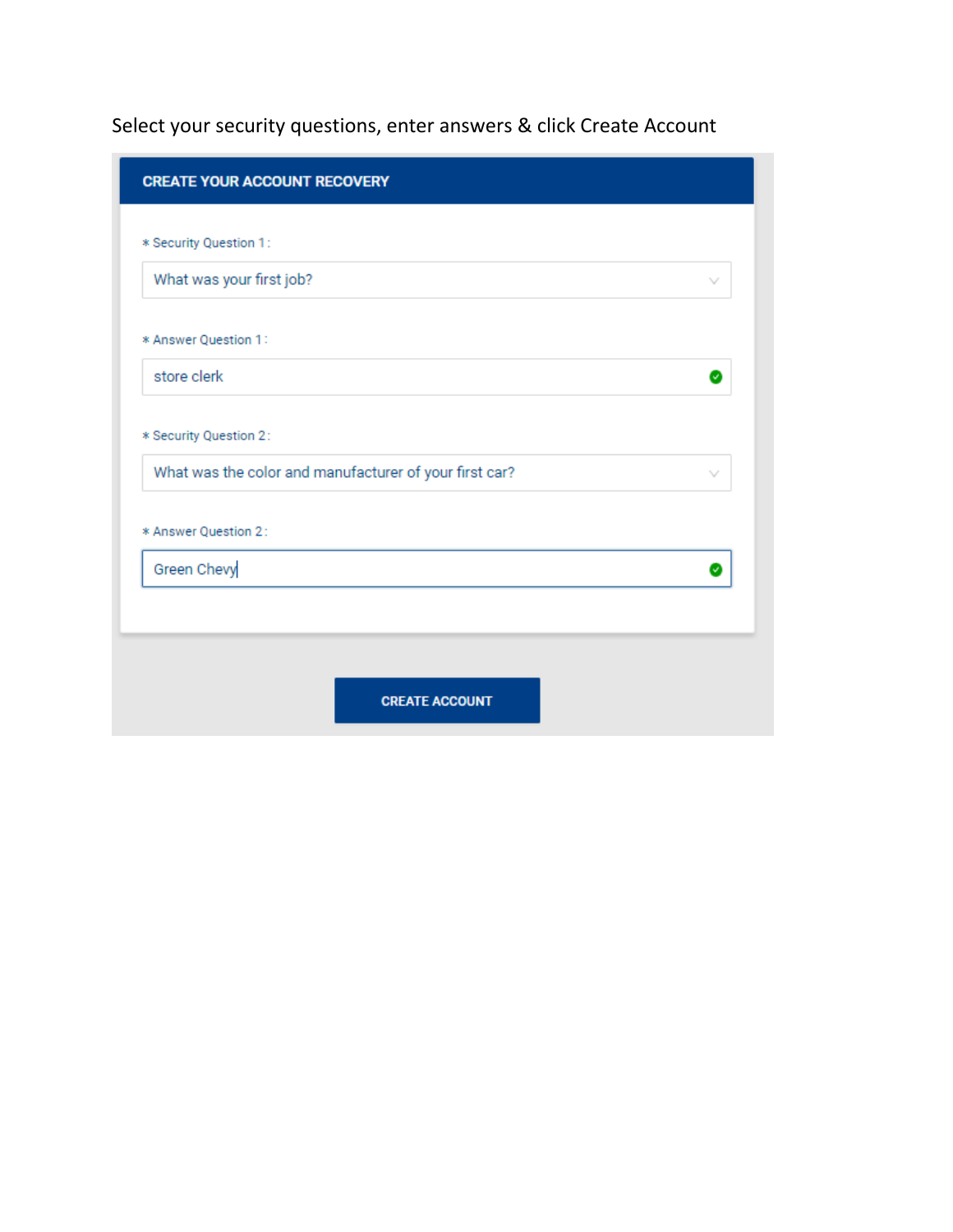### Now you can either Search for a Unit to Register or Navigate to Visit Training Page

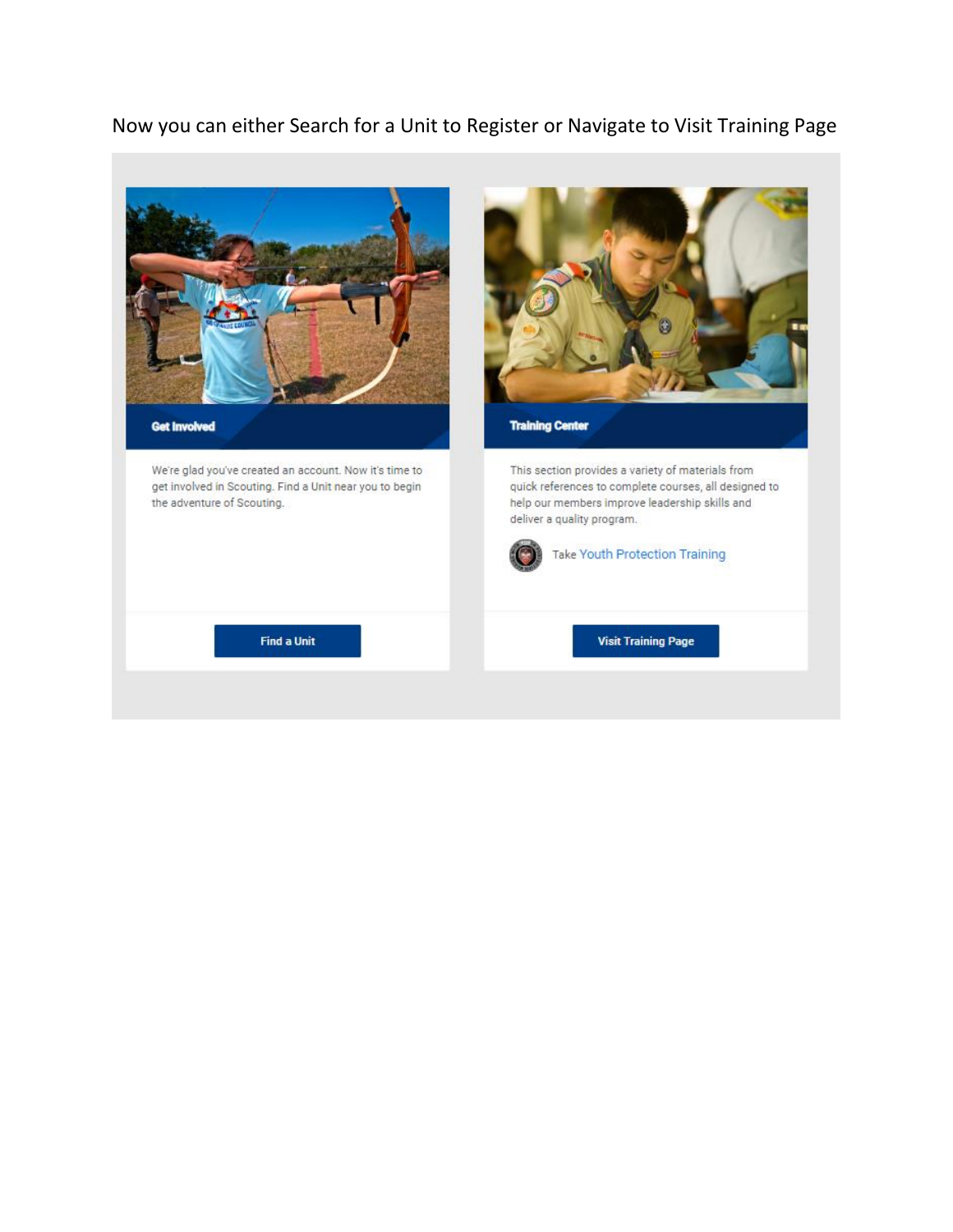This will take you to the scouting.org website explaining about the importance of Youth Protection Training.

Home > Training > Youth Protection

## **Youth Protection**

## **BSA Youth Protection Mission Statement**

True youth protection can be achieved only through the focused commitment of everyone in Scouting. It is the mission of Youth Protection volunteers and professionals to work within the Boy Scouts of America to maintain a culture of Youth Protection awareness and safety at the national, regional, area, council, district, and unit levels.



You do not have to be a registered member of the Boy Scouts of America to take Youth Protection training.

To take Youth Protection training go to My.Scouting.org & and create an account. You'll receive an email notification with your account information, including a member ID/reference number.

#### You can click the link, sign into my.Scouting.



Once logged in you can get to training from the links on the landing page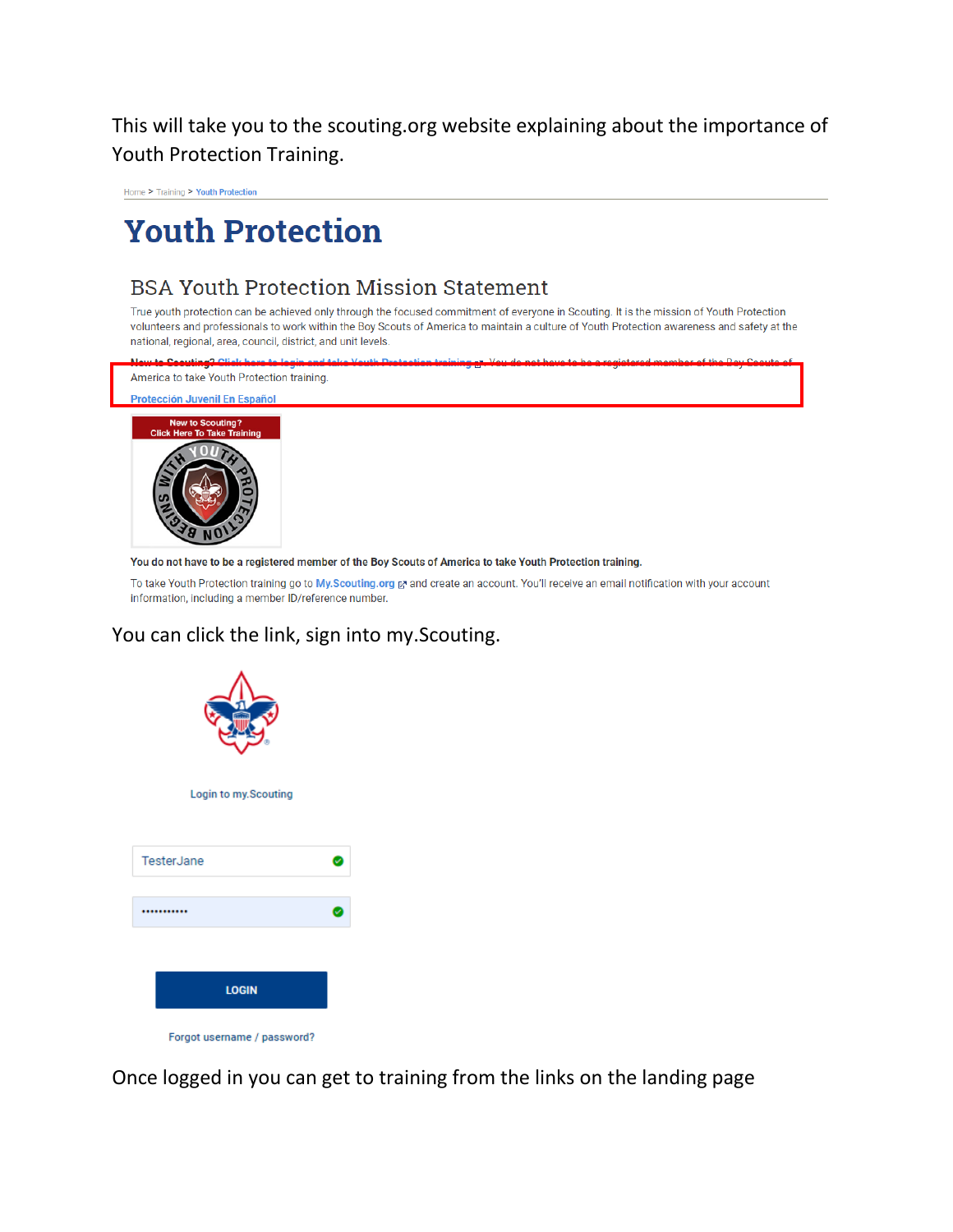

Or Click Menu, then in drop down click My Dashboard.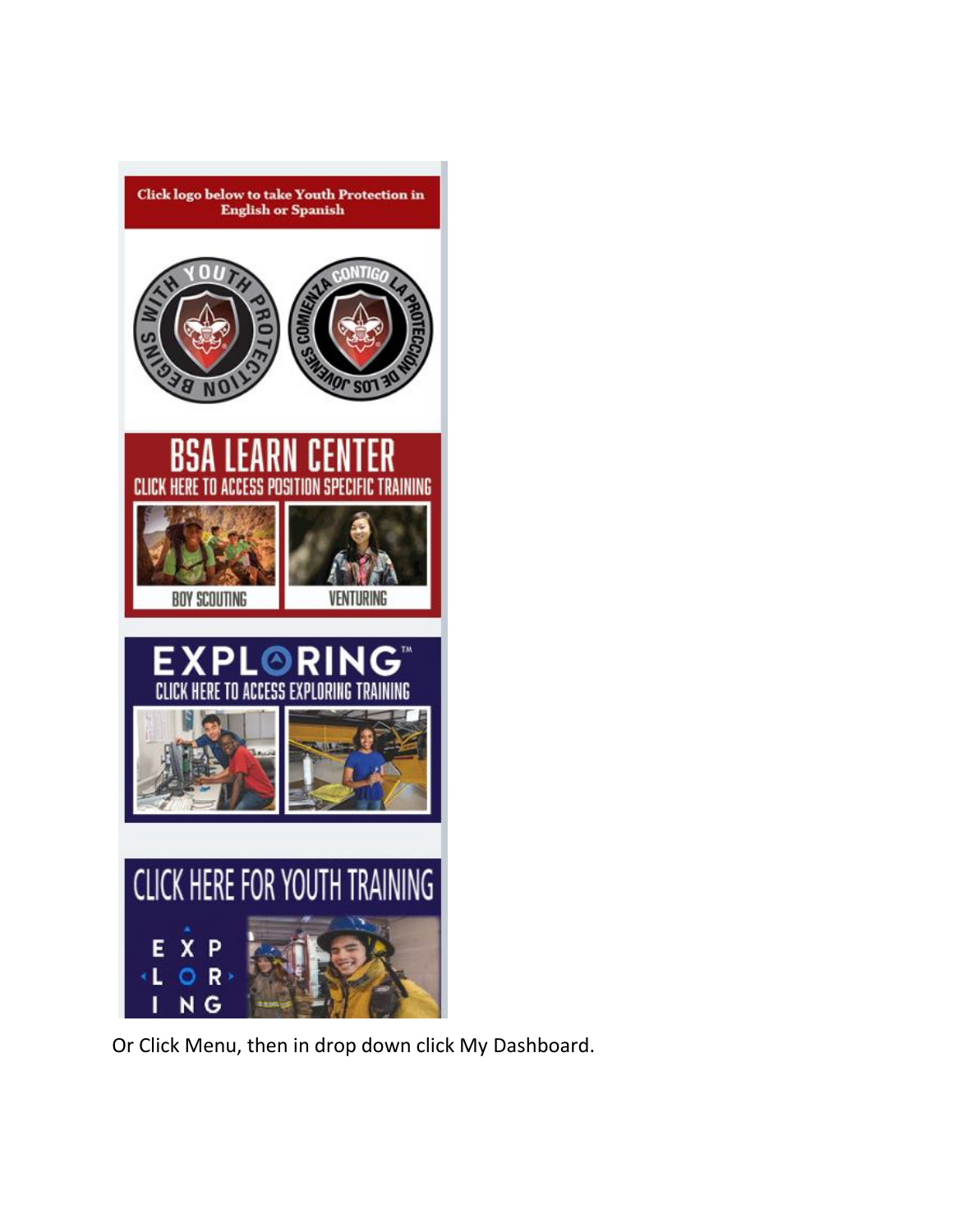You are now at the My Training Page where you can take Youth Protection Training.

| <b>My Training</b>                                                                                                                                                                                                                                                                                                                                                                                                       |                        |                     |                                                          |               |  |  |  |  |
|--------------------------------------------------------------------------------------------------------------------------------------------------------------------------------------------------------------------------------------------------------------------------------------------------------------------------------------------------------------------------------------------------------------------------|------------------------|---------------------|----------------------------------------------------------|---------------|--|--|--|--|
| YPT                                                                                                                                                                                                                                                                                                                                                                                                                      | <b>Training Center</b> | <b>Requirements</b> | Completions                                              |               |  |  |  |  |
| <b>Youth Protection Training</b><br>Select one of the Youth Protection Trainings below. New leaders are required to take Youth Protection Training prior to registration and before volunteer service<br>with youth begins. To take other BSA trainings, select the Training Center tab. To view and take trainings specific to your position, select the Requirements tab.<br>For additional quidance on YPT click here |                        |                     |                                                          |               |  |  |  |  |
| <b>YPT Status: Expires 91d-2yrs</b>                                                                                                                                                                                                                                                                                                                                                                                      |                        |                     |                                                          | e             |  |  |  |  |
| <b>Youth Protection Training Certification</b>                                                                                                                                                                                                                                                                                                                                                                           |                        | <b>Y01</b>          | <b>Completed 09/18/2018</b><br><b>Expires 09/18/2020</b> | Take Course > |  |  |  |  |

The Training Center tab allows you to go to training for any of the programs

| my Scouting<br>Welcome I |                                                       |              |             |  |  |
|--------------------------|-------------------------------------------------------|--------------|-------------|--|--|
|                          |                                                       |              |             |  |  |
| <b>YPT</b>               | <b>Training Center</b>                                | Requirements | Completions |  |  |
|                          |                                                       |              |             |  |  |
|                          |                                                       |              |             |  |  |
|                          |                                                       |              |             |  |  |
|                          |                                                       |              |             |  |  |
|                          |                                                       |              |             |  |  |
|                          |                                                       |              |             |  |  |
|                          |                                                       |              |             |  |  |
|                          |                                                       |              |             |  |  |
|                          |                                                       |              |             |  |  |
|                          |                                                       |              |             |  |  |
|                          | <b>Expanded Learning (includes Hazardous Weather)</b> |              |             |  |  |

And the Requirements tab, identifies the requirements for your registered position.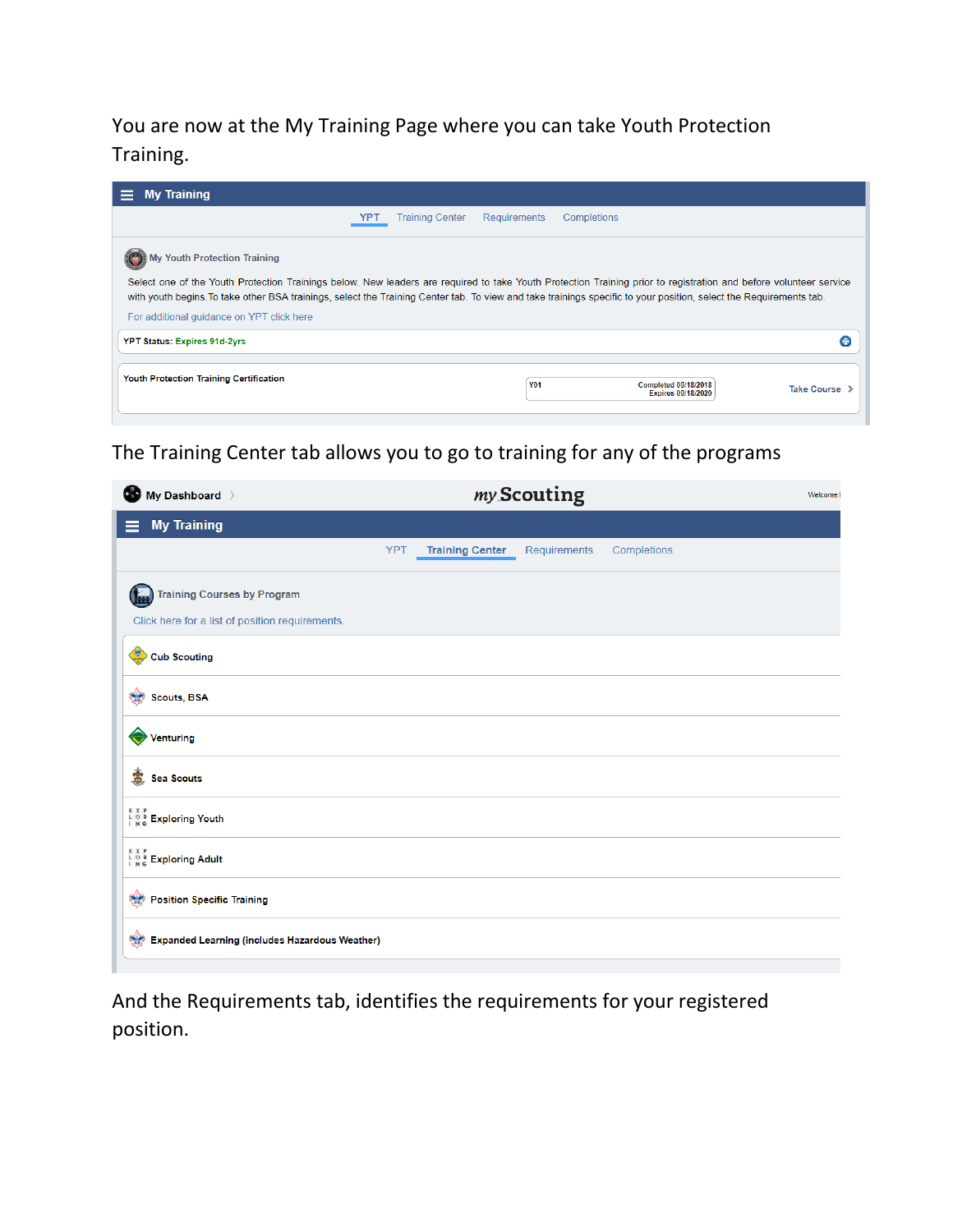If you do not initially have your registration member id but receive it later then please select Manager Member id under Legacy Web tools to verify that your correct id is in your account so you will get credit for the training you take.

## **Manage Member ID**



If the id for your registration (on your membership card) is different then what is listed in your account, please add the id on your card to your account and select it to be primary.